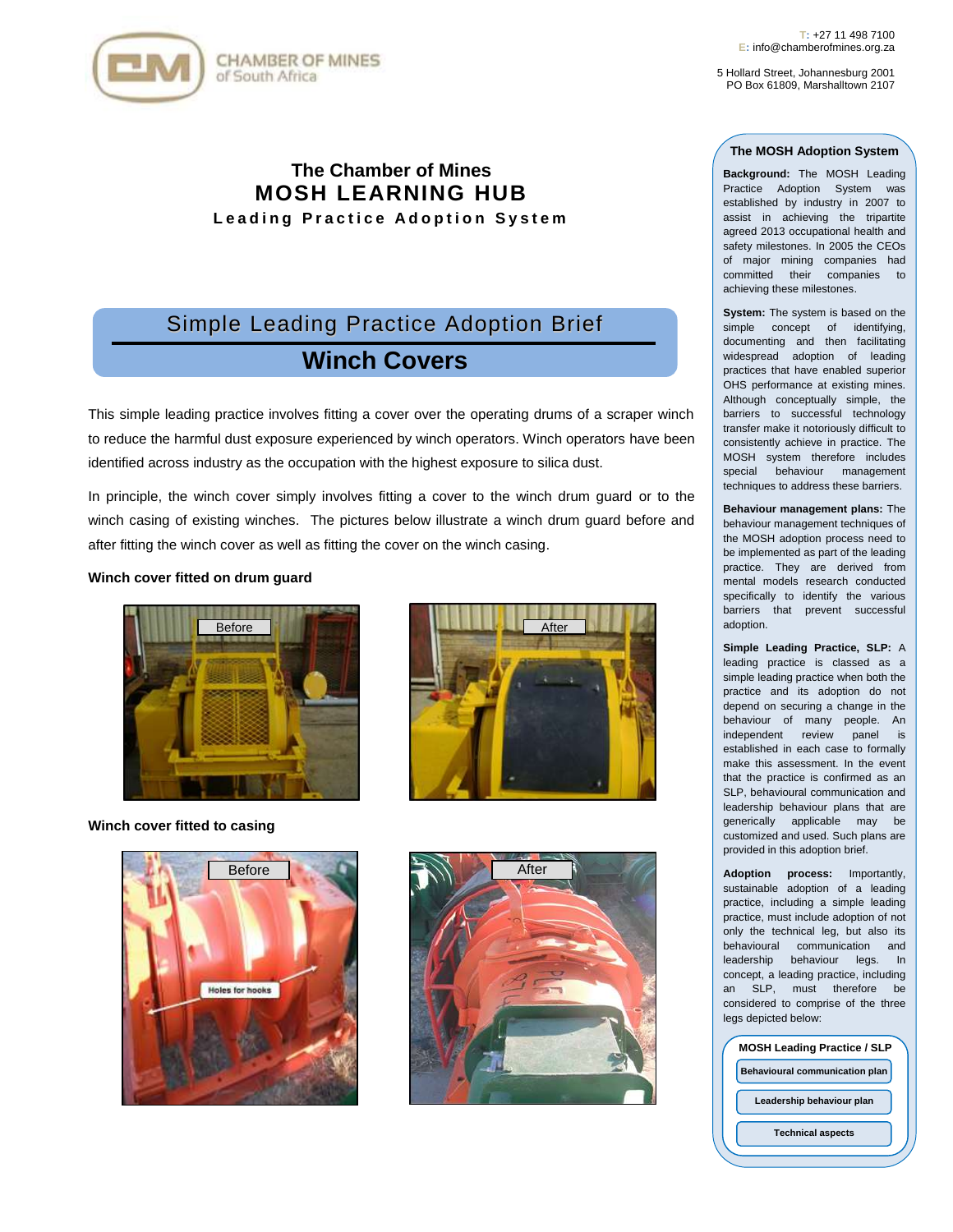# **Pullman winch cover fitment (FLF 230 - normal with motor on the side)**



Existing winches should be retro-fitted with the covers and all replacement or new winches should be equipped with covers prior to being sent underground. Specifications for the covers should be drawn up by the mine. More detail about the cover and the adoption process is provided later.

# **Documented benefits to date**

The installation of a winch cover has been found to result in a 50% reduction in aerosol particles in the breathing zone of winch operators. The measurements were made over ten minute sampling periods using a spot sampling instrument (side pack).

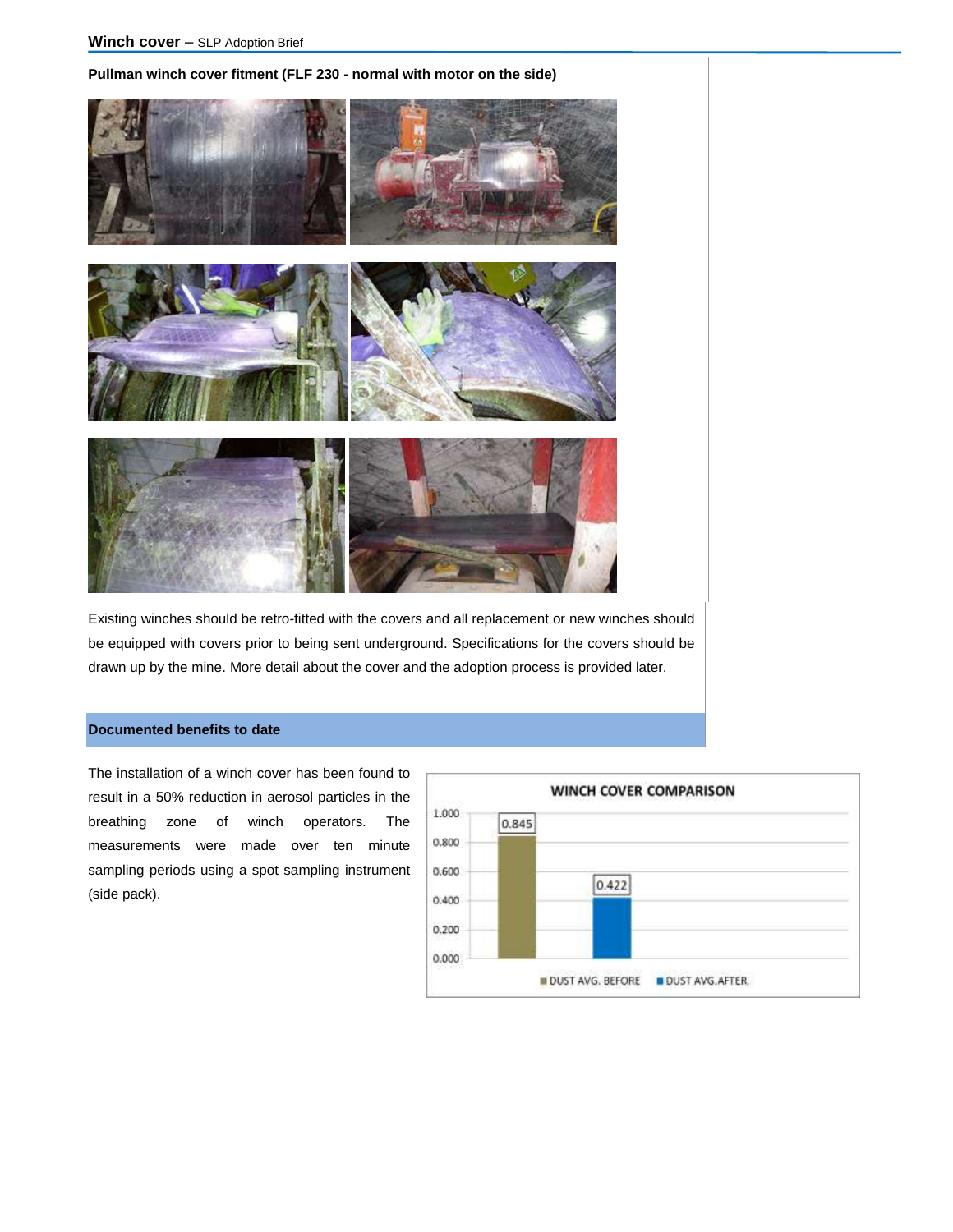## **Summary of the generic value case**

The value case for deciding to adopt the winch cover SLP outlined in this brief includes is as follows:

| <b>Issue</b>   |                                                                                                                                                                                                                                                                                                     | <b>Details</b>                                                                                                                                                                                                                                                                                        |  |
|----------------|-----------------------------------------------------------------------------------------------------------------------------------------------------------------------------------------------------------------------------------------------------------------------------------------------------|-------------------------------------------------------------------------------------------------------------------------------------------------------------------------------------------------------------------------------------------------------------------------------------------------------|--|
| 1              | <b>Initial cost</b>                                                                                                                                                                                                                                                                                 | If the cover is fitted by the winch supplier the estimated cost is R2500 per winch. If<br>the covers are made and fitted using existing mine personnel and redundant<br>conveyor belt, the real extra cost to the mine becomes negligible.                                                            |  |
| $\overline{2}$ | <b>Operational costs</b>                                                                                                                                                                                                                                                                            | No measurable increase in operational costs have been identified                                                                                                                                                                                                                                      |  |
| 3              | <b>OHS benefit</b>                                                                                                                                                                                                                                                                                  | The risk of silicosis to winch operators, the employees who are most at risk, will be<br>very significantly reduced. This is of real value to both workers and management.                                                                                                                            |  |
| 4              | Death from silicosis caused by excessive exposure to silica dust is the greatest<br><b>Progress towards</b><br>cause of mortality in mine workers. Reducing this risk in the group most at risk will<br>zero harm<br>constitute a significant step towards achieving the ultimate goal of zero harm |                                                                                                                                                                                                                                                                                                       |  |
| 5              | <b>Improved working</b><br>relationships                                                                                                                                                                                                                                                            | Implementation of the behavioural communication and leadership behaviour plans<br>has the potential to significantly improve the operational working relationship<br>between supervisors and their staff                                                                                              |  |
| 6              | <b>Buy-in and support</b>                                                                                                                                                                                                                                                                           | The mine-wide intervention in the interests of protecting the health of those most at<br>risk will help engender buy-in and support for the intervention, and of employees for<br>management                                                                                                          |  |
| $\overline{7}$ | Legal compliance                                                                                                                                                                                                                                                                                    | The installation of winch covers will assist in meeting regulated maximum dust<br>exposure levels. It will also be a good case of management doing what is<br>reasonably practicable to provide and maintain a working environment that is safe<br>and without risk to the health of winch operators. |  |
| 8              | Reduced<br>compensation                                                                                                                                                                                                                                                                             | In the longer term the mining industry, including the mine, will benefit from a<br>reduction in compensation and other costs associated with silicosis.                                                                                                                                               |  |

# **Generic SLP behavioural plans**

**Behavioural communication:** The elements of the behavioural communication plan set out below identify beliefs and issues that are generally present in mines, and which act as barriers to adoption of new technology and practice. The provision and presentation of convincing information is thus necessary to address the misperceptions or knowledge gaps associated with these beliefs and issues.

| No.                                       | Generic belief / issue                               | <b>Essence of required communication</b>                                                                                                                                                                                                                                                                                  |  |
|-------------------------------------------|------------------------------------------------------|---------------------------------------------------------------------------------------------------------------------------------------------------------------------------------------------------------------------------------------------------------------------------------------------------------------------------|--|
| There will be no<br>1<br>personal benefit |                                                      | The direct health benefits to winch operators from a 50% reduction of silica<br>dust inhalation must be clearly identified and communicated to them. The<br>indirect benefits derived from adopting the winch cover SLP must be identified<br>and explained to the relevant supervisors and engineering maintenance staff |  |
| $\mathbf{2}$                              | It will have a negative<br>impact on production      | Experience illustrating that adoption of the winch cover SLP has no impact on<br>production must be explained to all supervisors and winch operators.                                                                                                                                                                     |  |
| 3                                         | It will involve extra work<br>effort                 | The extra maintenance work required of the winch operator and engineering<br>maintenance staff must be made part of their defined work.                                                                                                                                                                                   |  |
| 4                                         | Short cuts are taken to<br>meet production targets   | The reasons for a safe mine being a productive mine must be explained to<br>the winch operators, engineering staff and their supervisors. The harm of ill-<br>advised short cuts to health, safety and production should be brought out.                                                                                  |  |
| 5                                         | Trust and buy-in are<br>needed for adoption          | The importance of regular dialogue with staff to identify and address any and<br>all concerns about the SLP to be explained to all relevant supervisory levels.                                                                                                                                                           |  |
| 6                                         | Leaders must lead by<br>example                      | Leaders responsible for ensuring operation or maintenance of the equipment<br>must regularly check and ensure that the equipment is in proper working<br>order.                                                                                                                                                           |  |
| 7                                         | Workers have a<br>disregard for health and<br>safety | Managers and supervisors must communicate their high regard for health and<br>safety through their actions, and in particular by ensuring that workers do not<br>sacrifice health and safety considerations in the interests of production.                                                                               |  |
| 8                                         | Workers fail to<br>implement training<br>provided    | Explain to supervisors that they will get what they allow. Persons who do not<br>do what they have been trained to do must be constructively coached or sent<br>for re-training if necessary.                                                                                                                             |  |

## *The value case*

*An important point about a value case is that it contains more than a conventional business case. Much of the value from an intervention to improve health or safety performance cannot be readily assessed in hard financial terms. Much of the value derived from many health and safety interventions is of strategic or long-term benefit, and it therefore needs to recognized in those terms.* 

*Extract from Mine Health and Safety Act: section 5. (1)*

*As far as is reasonably practicable, every employer must provide and maintain a working environment that is safe and without risk to the health of employees.* 

#### *Communication materials*

*It is the responsibility of the mine to develop the required communication material to effectively (convincingly) convey the substance of the key messages set out in this generic behavioural communication plan which has been customized for the winch cover SLP.* 

*It will also be important to identify and brief those responsible for delivering the various messages.*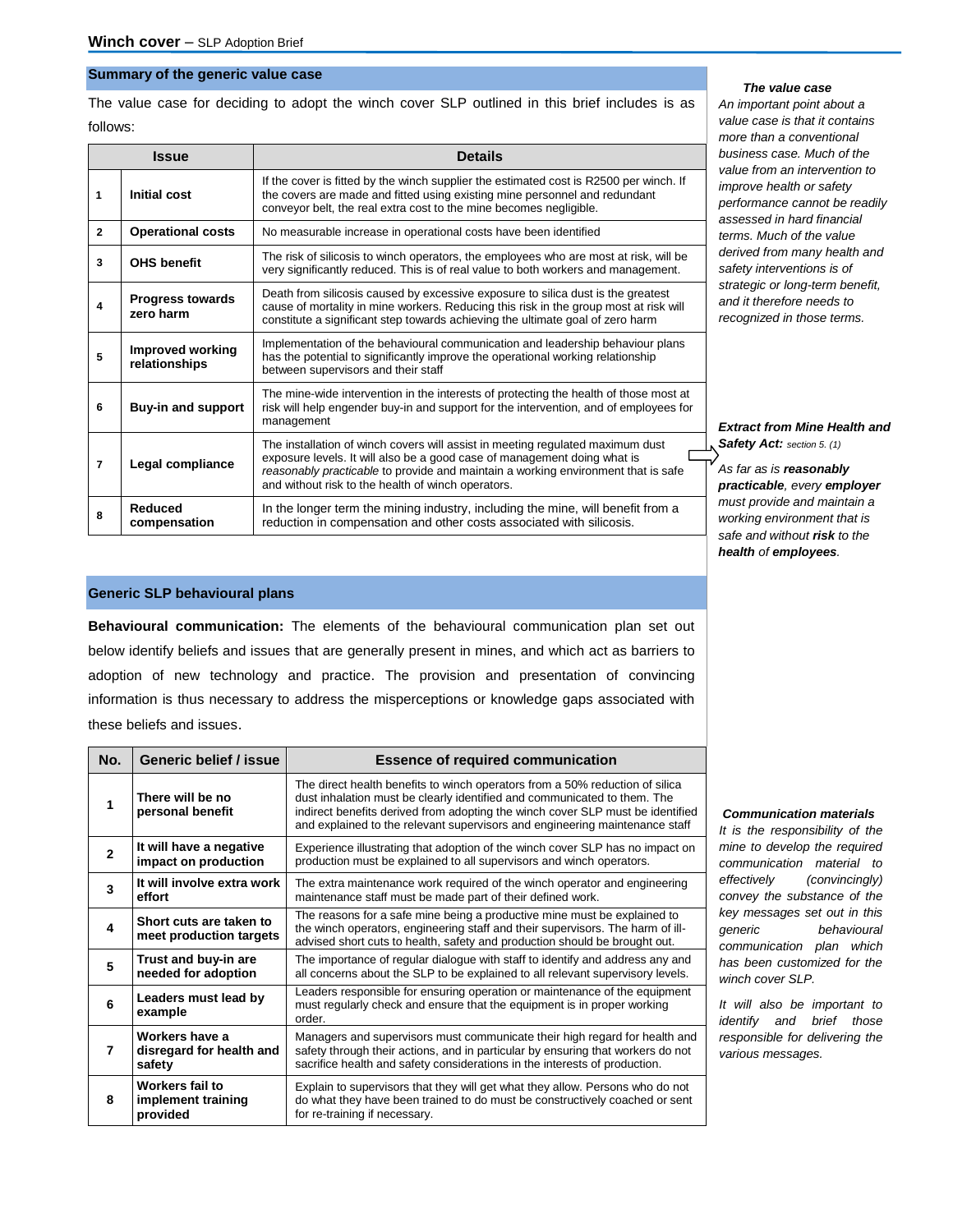**Leadership behaviour:** The elements of the customised leadership behaviour plan that must be implemented in adopting the winch cover SLP are set out below. The provision of appropriate briefing and training will be necessary to achieve the leadership behaviours identified in this plan.

| <b>Antecedents</b>                                                                                                                                                                                                                                     | <b>Behaviours</b>                                                                                                                                                                                                                                                                                                                                                                             | <b>Consequences</b>                                                                                                                                                                                                            |  |  |  |  |
|--------------------------------------------------------------------------------------------------------------------------------------------------------------------------------------------------------------------------------------------------------|-----------------------------------------------------------------------------------------------------------------------------------------------------------------------------------------------------------------------------------------------------------------------------------------------------------------------------------------------------------------------------------------------|--------------------------------------------------------------------------------------------------------------------------------------------------------------------------------------------------------------------------------|--|--|--|--|
| (To enable the behaviour for<br>successful adoption)                                                                                                                                                                                                   | (By the relevant person for successful<br>adoption of the SLP)                                                                                                                                                                                                                                                                                                                                | (By next level supervisor in<br>response to observed behaviour)                                                                                                                                                                |  |  |  |  |
| Operational adopters (Winch operator / Engineering Technician)                                                                                                                                                                                         |                                                                                                                                                                                                                                                                                                                                                                                               |                                                                                                                                                                                                                                |  |  |  |  |
| • Operator training on<br>operation and required<br>regular maintenance<br>• Technician training on<br>installation and<br>maintenance of covers<br>• Briefing before<br>implementation<br>• Regular performance<br>enquiries by supervisors           | • Operator to operate and clean winches with<br>covers as instructed<br>• Technician to install and maintain winch<br>covers to specification as trained.<br>• No short cuts<br>• Report any problems with SLP<br>• Request explanations to ensure full<br>understanding                                                                                                                      | • Immediate positive feedback<br>from supervisor on observing<br>desired behaviour<br>• Constructive coaching to<br>address any observed problems<br>(no abuse)<br>• Special recognition for<br>exceptional performance        |  |  |  |  |
| First level supervisors (Miner / Foreman)                                                                                                                                                                                                              |                                                                                                                                                                                                                                                                                                                                                                                               |                                                                                                                                                                                                                                |  |  |  |  |
| • Briefing of miner on<br>operation and required<br>regular maintenance<br>• Briefing of foremen on<br>installation and<br>maintenance of winch<br>covers<br>• Briefing prior to<br>implementation<br>• Regular meetings with<br>next level supervisor | • Regular dialogue to check on equipment<br>and operator performance<br>• Ensure operators / technicians receive any<br>necessary training / instruction<br>• No short cuts allowed or taken<br>• Prompt action on any reported problems<br>• Provide immediate positive feedback on<br>observing desired behaviour<br>• Provide constructive coaching on observing<br>sub-standard behaviour | • Immediate positive feedback<br>from next level supervisor on<br>observing desired behaviour<br>• Constructive coaching to<br>address observed problems (no<br>abuse)<br>• Special recognition for<br>exceptional performance |  |  |  |  |
|                                                                                                                                                                                                                                                        | Second level supervisors (Shift boss / Mine Overseer / Engineer)                                                                                                                                                                                                                                                                                                                              |                                                                                                                                                                                                                                |  |  |  |  |
| • Briefing before<br>implementation<br>• Regular meetings with<br>next level supervisor                                                                                                                                                                | • No short cuts allowed or taken<br>• Ensure that operators and supervisors<br>receive any necessary training / instruction<br>• Enquire about winch cover performance /<br>problems at regular meetings with<br>supervisors<br>• Provide immediate positive feedback on<br>observing desired behaviour<br>• Provide constructive coaching on observing<br>sub-standard behaviour             | • Immediate positive feedback<br>from next level supervisor on<br>observing desired behaviour<br>• Constructive coaching to<br>address observed problems (no<br>abuse)<br>• Special recognition for<br>exceptional performance |  |  |  |  |

# **SLP technical details**

The relevant technical aspects of the SLP are given below:

- **1.** The winch cover should be made from a non-flammable material, such as conveyor belting that conforms with SANS 971
- **2.** It should also meet relevant requirements of the DMR guideline for the compilation of a mandatory code of practice for the safe use of conveyor belt installations for the safe transport of mineral, material or personnel (DMR 16/3/2/2-A8)
- **3.** Full specification of the cover, such as dimensions and bolting arrangements should be decided and specified by the mine engineering department to suit the winches in use at the mine. An example of dimensional arrangements provided at the source mine for a winch cover is shown alongside.
- **4.** Establish a winch cover installation and routine maintenance programme for all existing and new winches at the mine, using mine or outsourced resources as appropriate.
- **5.** Ensure proper alignment of winches on installation underground to enable the operator to see the drum and avoid rope entanglement.
- **6.** Accumulation of dust under the cover to be cleaned away on a weekly basis using water.
- **7.** Ensure that water is appropriately available to winch operators to enable cleaning when necessary.
- **8.** Provide one-hour on-site training of winch operators on operation of an equipped winch, and on inspecting and cleaning the cover when necessary.

## *Training*

*It is the responsibility of the mine to develop the training and briefing material required for implementation of the generic leadership behaviour plan that has been customised for the winch cover SLP.* 

*Guidance on implementation of the leadership behaviour and behavioural communication plans is provided later.* 

## *Example of dimensions for a particular type of winch*



560cm